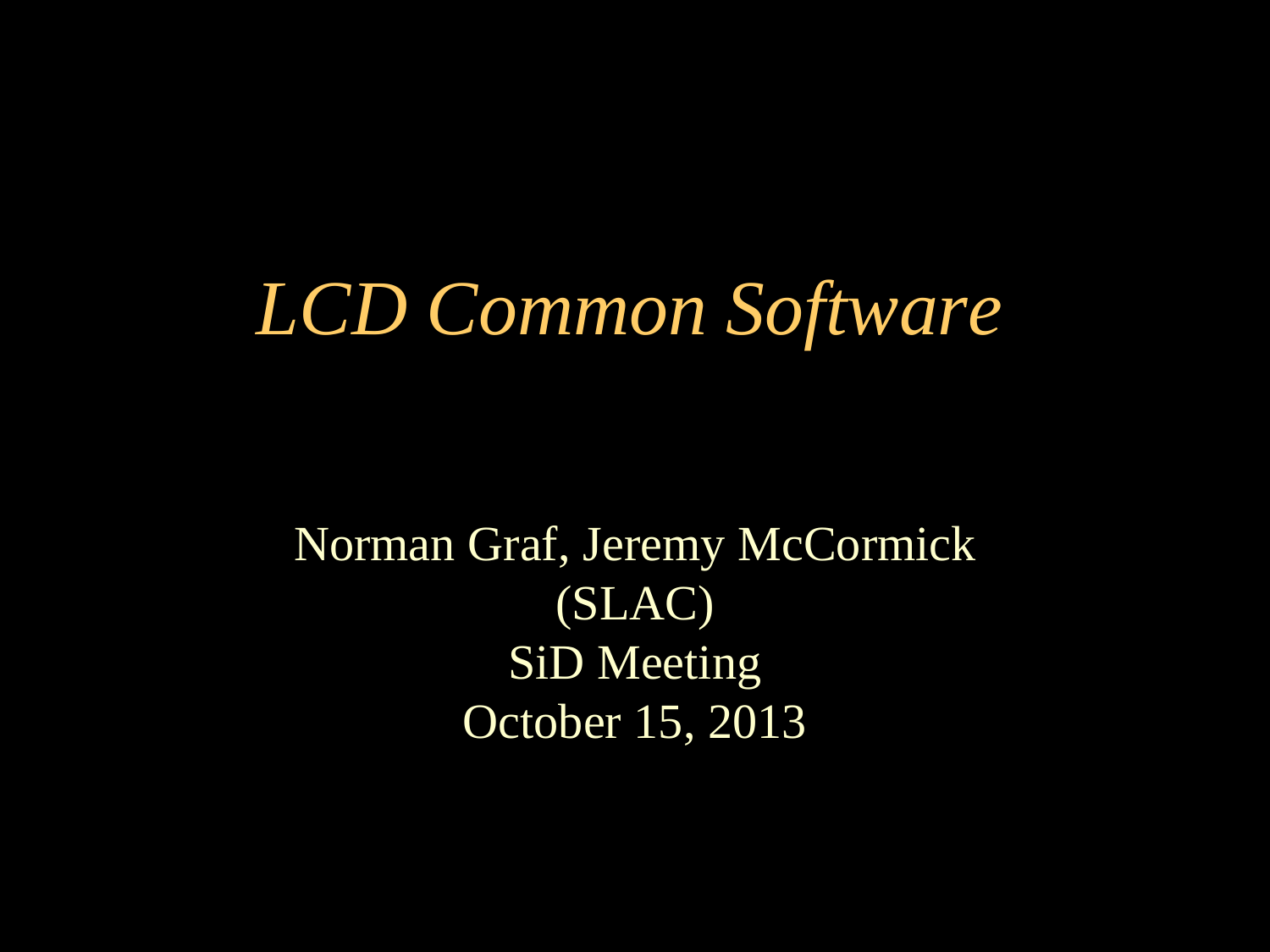## *Common LCD Software*

- General agreement among LC concept working groups that most efficient way forward is to move to more common software tools
- Already have an unprecendently strong base of collaborative software used by CLIC, ILD and SID:
	- LCIO common EDM and persistency
	- PandoraPFA, LCFIVertex/LCFIPlus
	- Geant4 (slic, Mokka)

• Informal series of Linear Collider Software Meetings held at CERN with software experts from CLIC, ILD and SiD in 2009, 2012 & 2013

– Continue to identify areas for collaborative development.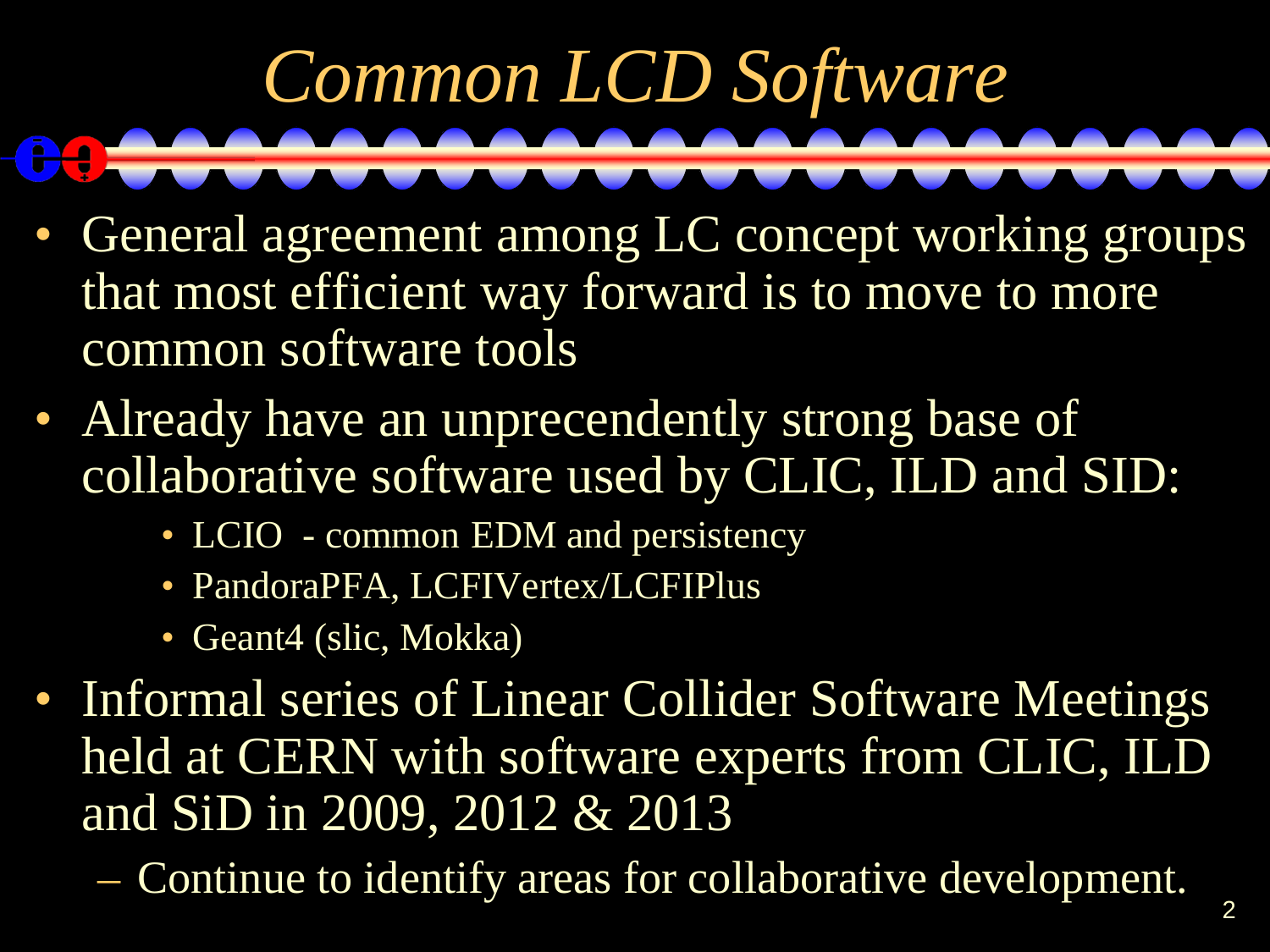## *LCD Software Meetings*

- At 2012 meeting, reached a consensus to work towards:
	- a common simulation application based on the geometry description developed in AIDA WP2
	- a common C++ tracking package in the context of AIDA WP2
- At 2013 meeting discussion focused on the details of how these goals can be achieved
	- interface between geometry description and simulation
	- interface to reconstruction (tracking)
	- decided to develop prototypes to investigate options
	- agreement to use DD4hep as geometry tool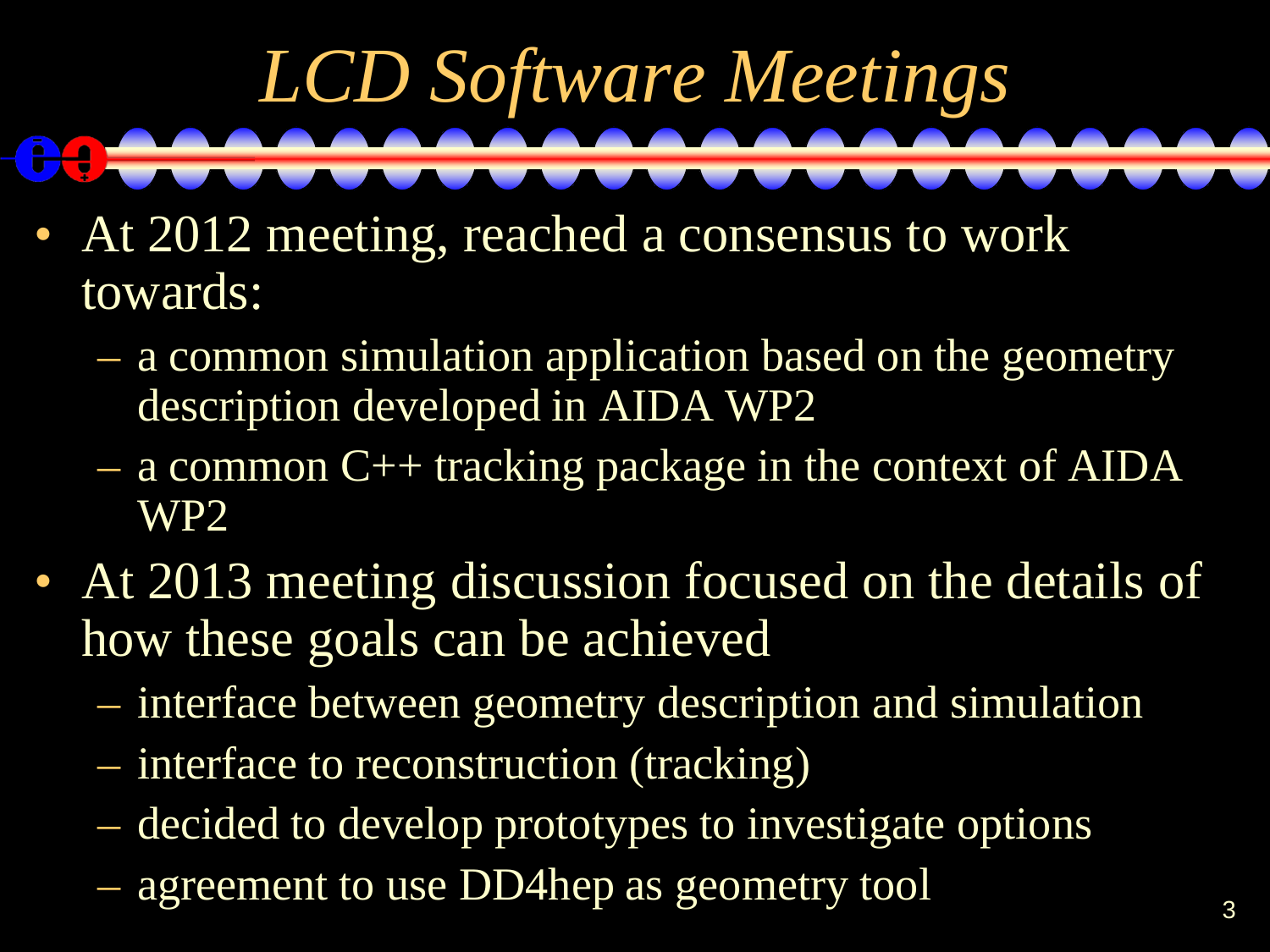#### *Full Detector Response Simulation*

- Use Geant4 toolkit to describe interaction of particles with matter and fields.
- Program framework provides access to:
	- Event Generator particle input
	- Detector Geometry description input
	- Detector Hits output
- slic used primarily by SiD
- Mokka used primarily by ILD
	- support at LLR has been reduced
	- main developers and maintainers moved on to other tasks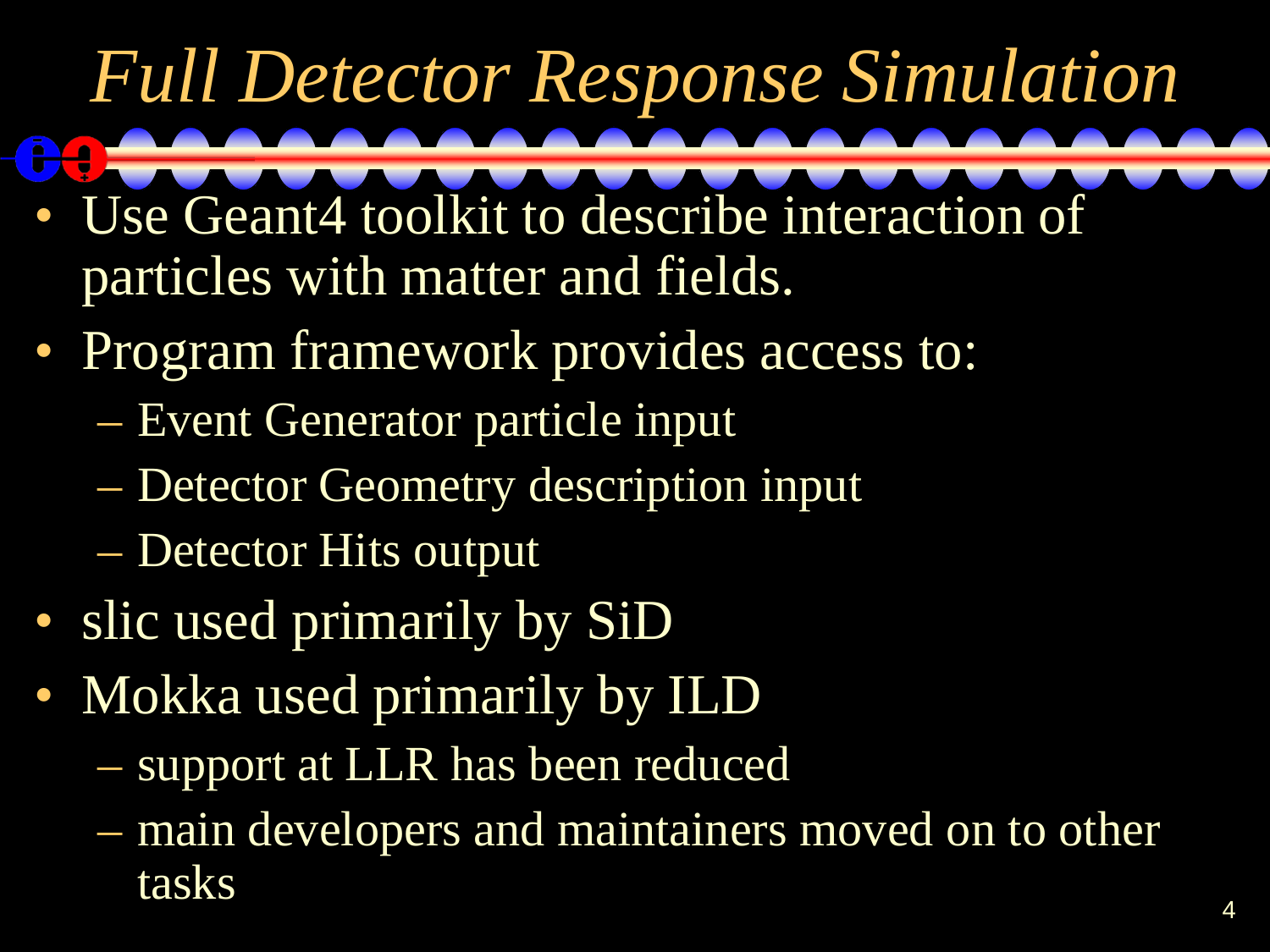## *Geometry Definition*

- Goal is to free the end user from having to write any C++ code or be expert in Geant4 to define the detector.
- All of the detector properties should be definable at runtime with an easy-to-use format.
- Selected xml, and extended the existing GDML format for pure geometry description.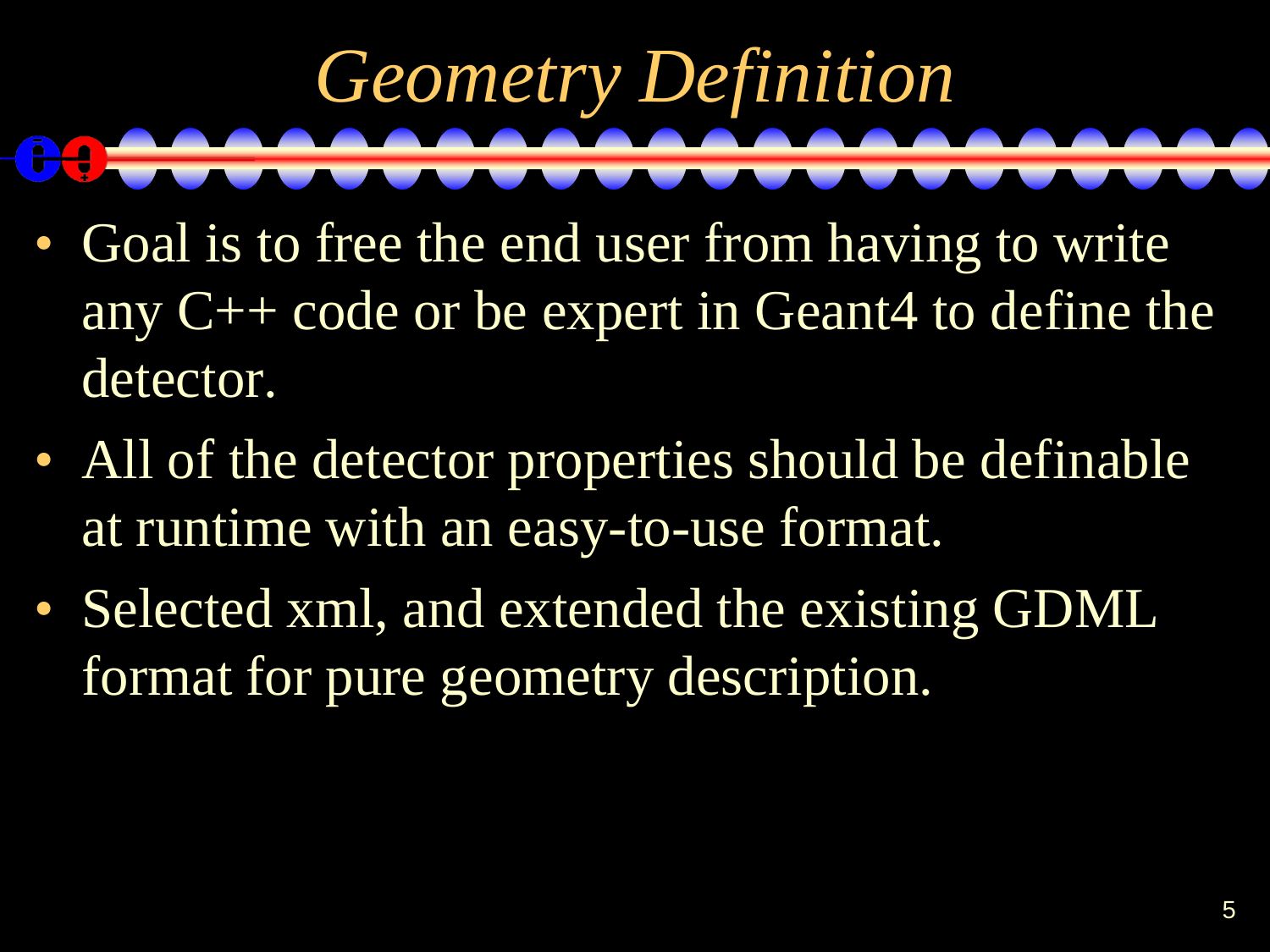#### *LCDD and GDML*

• Adopted GDML as base geometry definition, then extended it to incorporate missing detector elements.

#### LCDD

- detector info
- identifiers
- sensitive detectors
- regions
- physics limits & cuts
- visualization
- magnetic fields

#### GDML

- expressions (CLHEP)
- materials
- solids
- volume definitions
- geometry hierarchy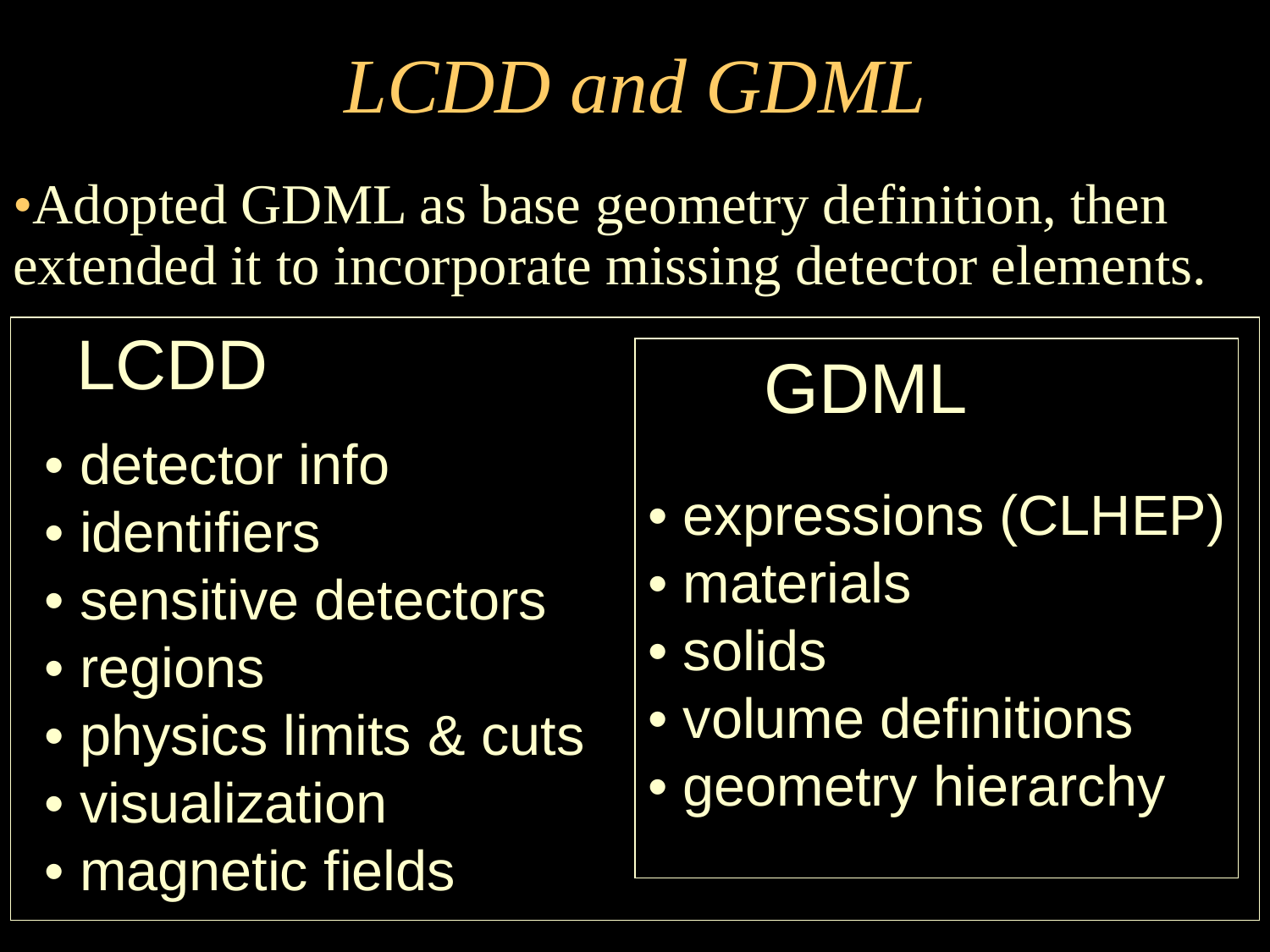#### *LCDD Structure*

| <1cdd>                                                                  | LCDD Root Element               |
|-------------------------------------------------------------------------|---------------------------------|
|                                                                         | Information about the Detector  |
|                                                                         | Identifier Specifications       |
|                                                                         | Detector Readouts               |
| $\verb llimits $                                                        | Physics Limits                  |
|                                                                         | Regions (sets of volumes)       |
|                                                                         | Visualization Attributes        |
|                                                                         | <b>GDML Root Element</b>        |
|                                                                         | Constants, Positions, Rotations |
| <materials> <materials> <materials></materials></materials></materials> | Material Definitions            |
| $\sim$ solids> $\sim$ $\sim$                                            | Solid Definitions               |
|                                                                         | Volume Hierarchy                |
| $\langle$ /gdml>                                                        |                                 |
| <fields></fields>                                                       | Magnetic Field                  |
|                                                                         |                                 |

**</lcdd>**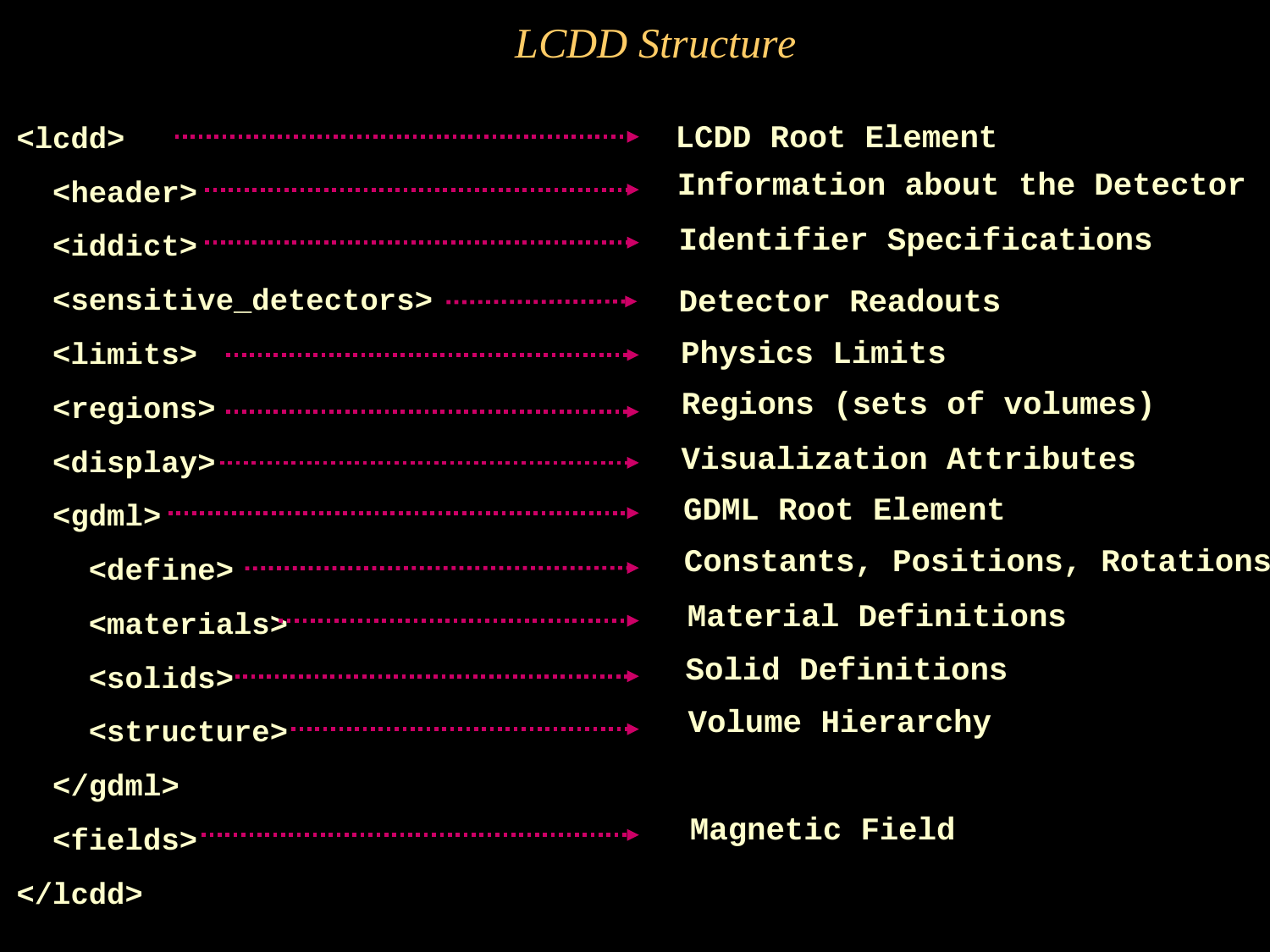### *lcdd Features*

- **Regions**: production cuts
- **Physics limits:** track length, step length, etc.
- **Visualization**: color, level of detail, wireframe/solid
- **Sensitive detectors**
	- calorimeter, optical calorimeter, tracker
	- segmentation
- **ID**s
	- volume identifiers (physical volume id)
- **Magnetic field**s
	- dipole, solenoid, field map
- utilities
	- information on Geant4 stores
	- GDML load/dump 8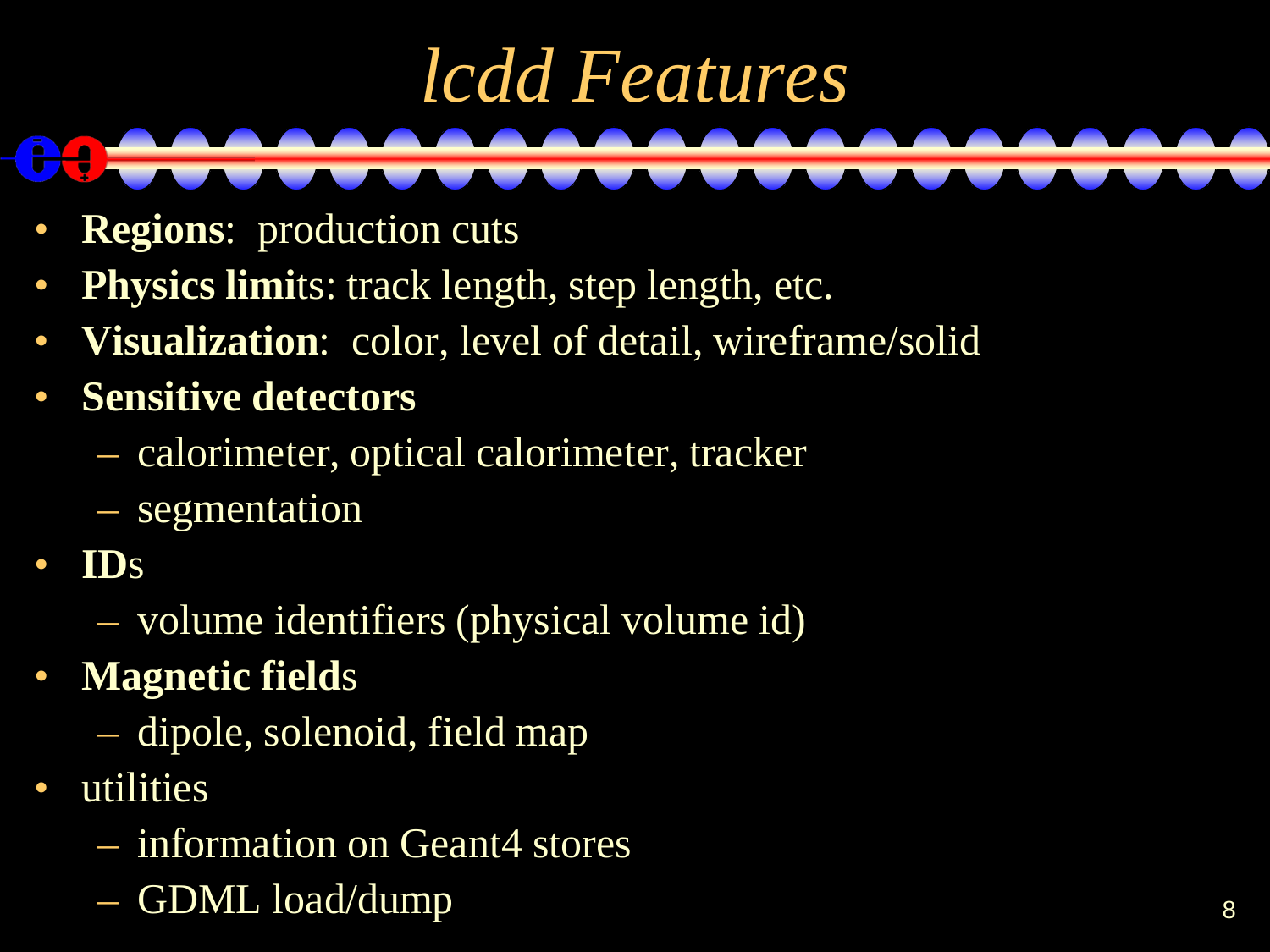## *"Compact" Description*

- The lcdd file is very descriptive, but therefore also very verbose.
- Can be written by hand, but prone to human error.
	- Also, just specific to the simulation and not easily accessible to reconstruction and visualization.
- Developed a "compact" detector description which encapsulates the basic properties of a detector and which is further processed by code to produce the input specific to different clients.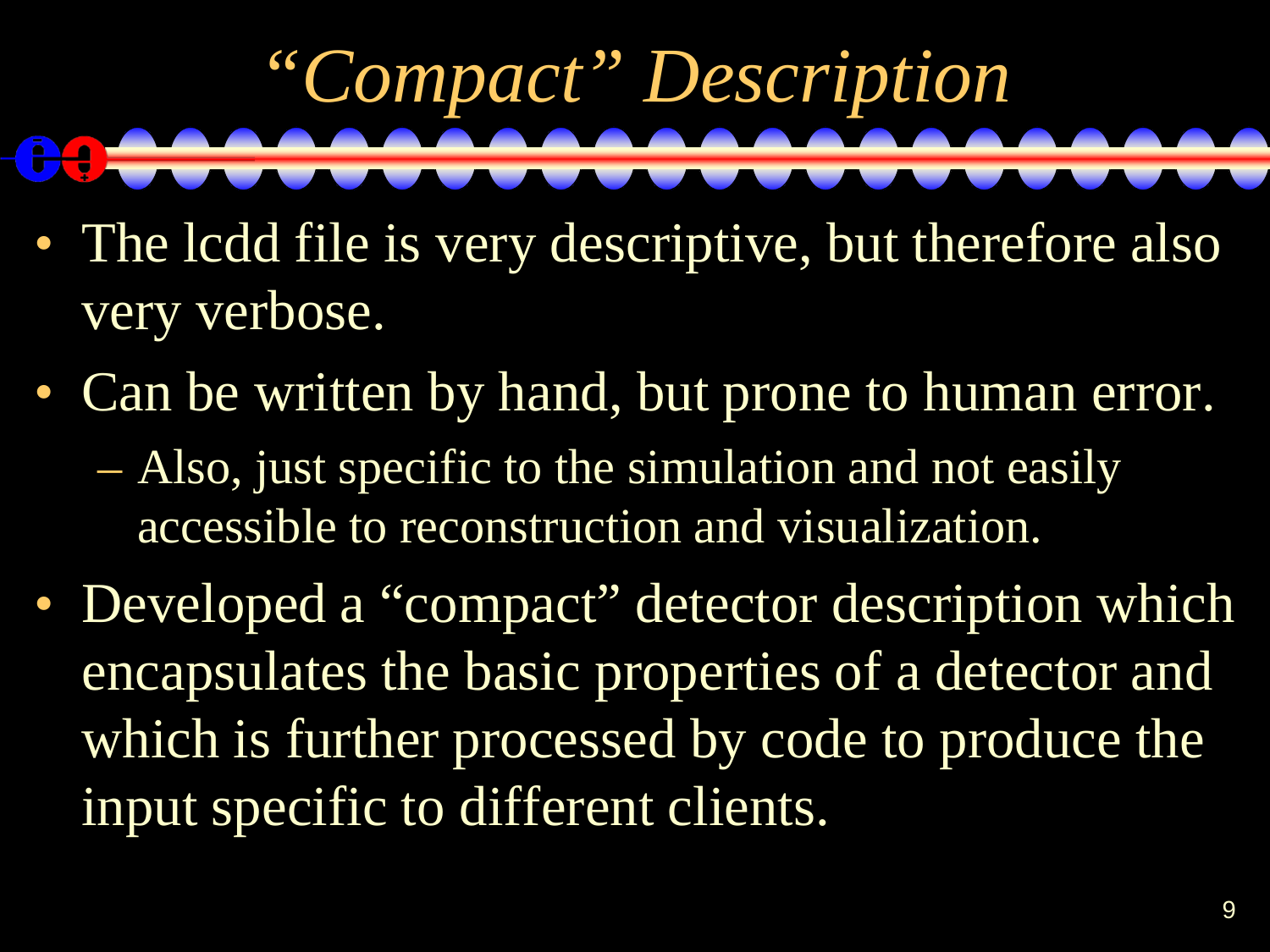## *Compact Detector Description*

- A number of generally useful detector types (at least for HEP collider detectors) have been developed, such as:
	- Sampling calorimeters
	- TPCs
	- Silicon trackers (microstrip as well as pixel)
	- Generic geometrical support structures
- Can also incorporate GDML snippets
	- Allows inclusion of more complicated volumes derived for instance from engineering (CAD) drawings.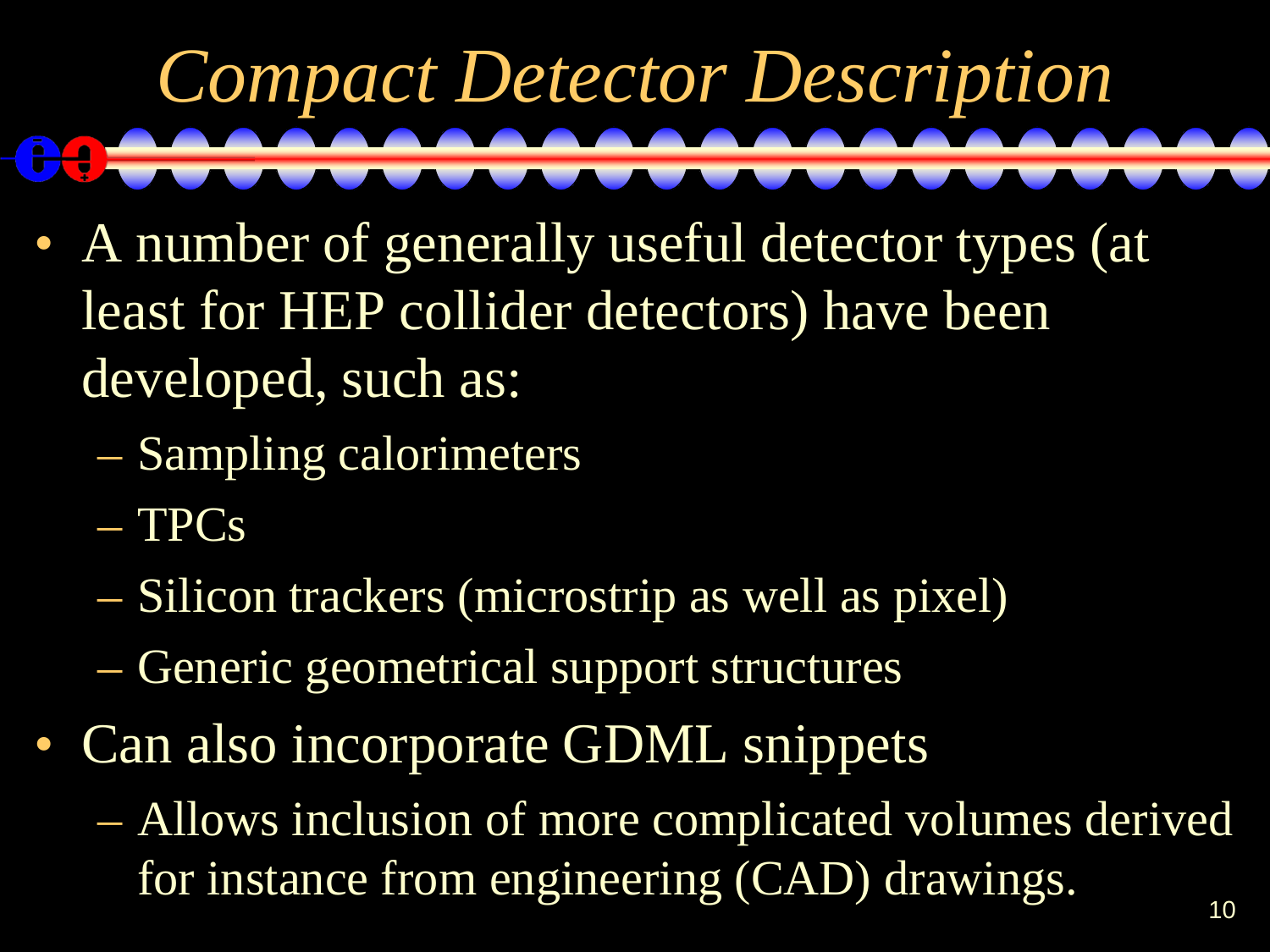#### *GeomConverter* **Compact Description** org.lcsim Analysis & Reconstruction • Java package for converting from compact description to a variety of other formats HEPREP wired  $LCDD \implies$  slic  $\implies$  Icio GODL **lelaps R** Icio GEOM **pandora** • Java package also provides full geometry handling (navigation, materials, fields, etc.) for reconstruction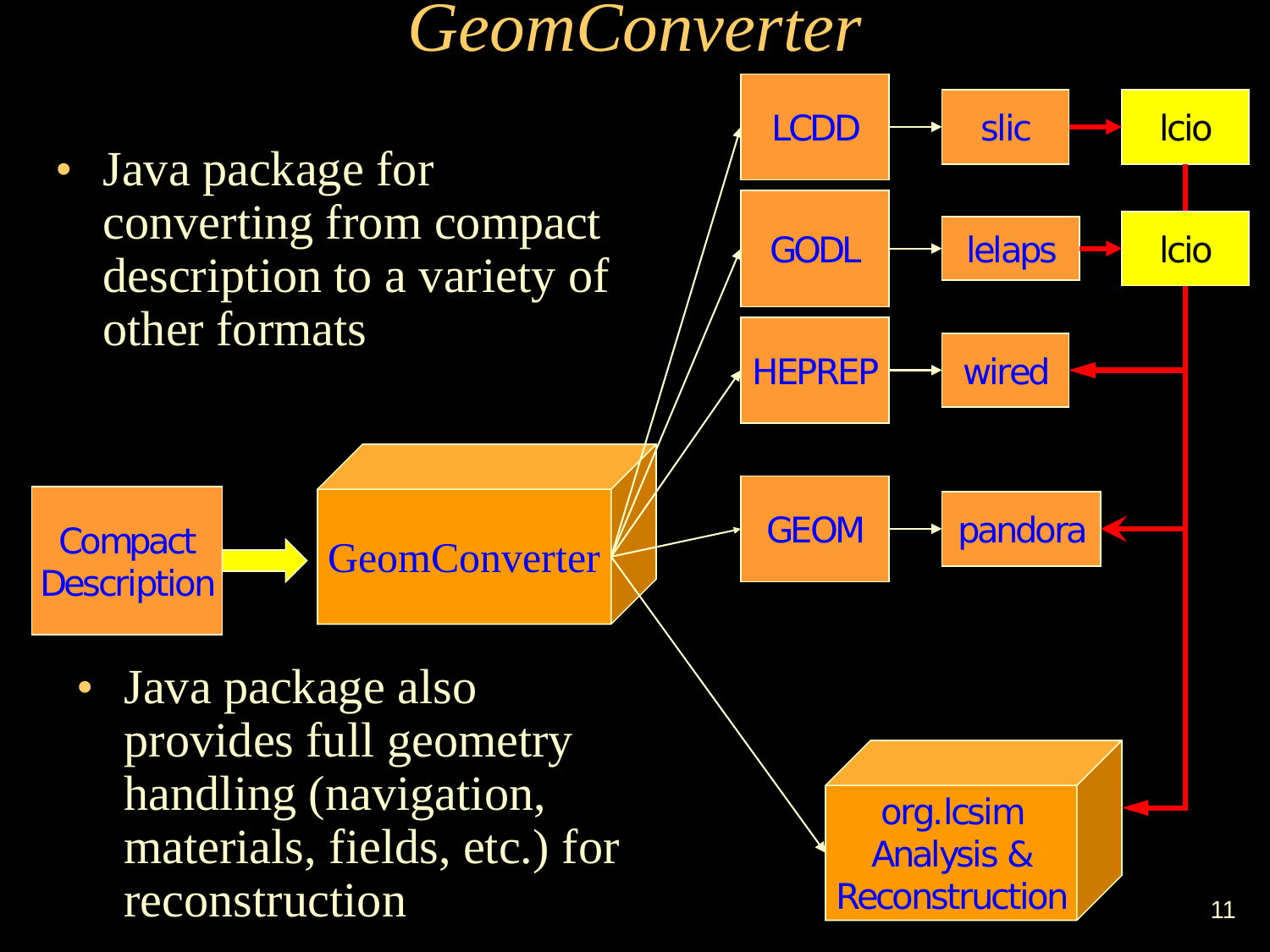

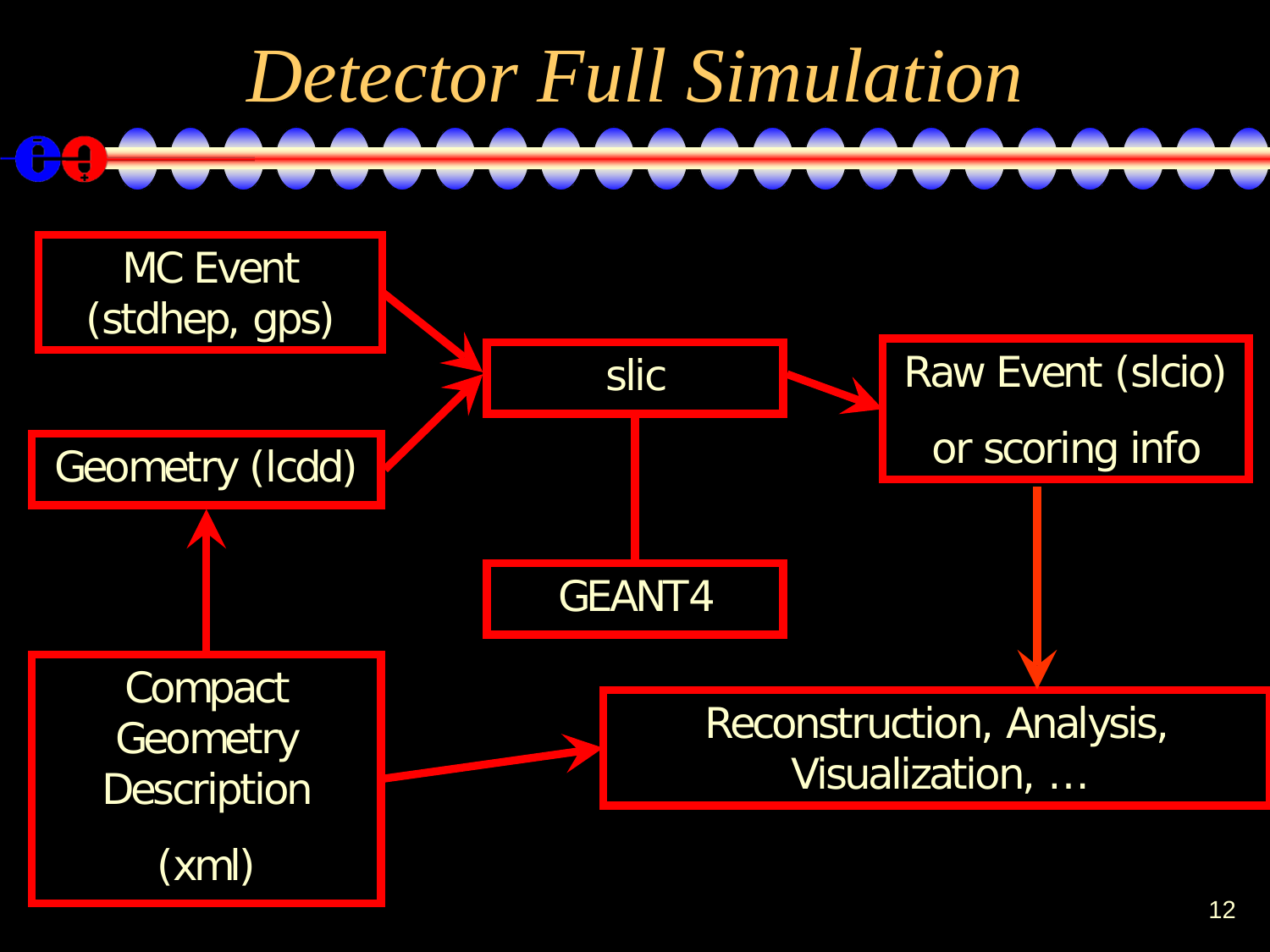#### *DD4hep*  $\bullet$

- AIDA deliverable to provide Detector Description for HEP experiments supporting the full experimental life cycle:
	- Detector concept development & optimization
	- Detector construction and operation
	- Simulation, reconstruction, analysis
	- Support for:
		- Geometry
		- Readout
		- Alignment
		- Calibration 13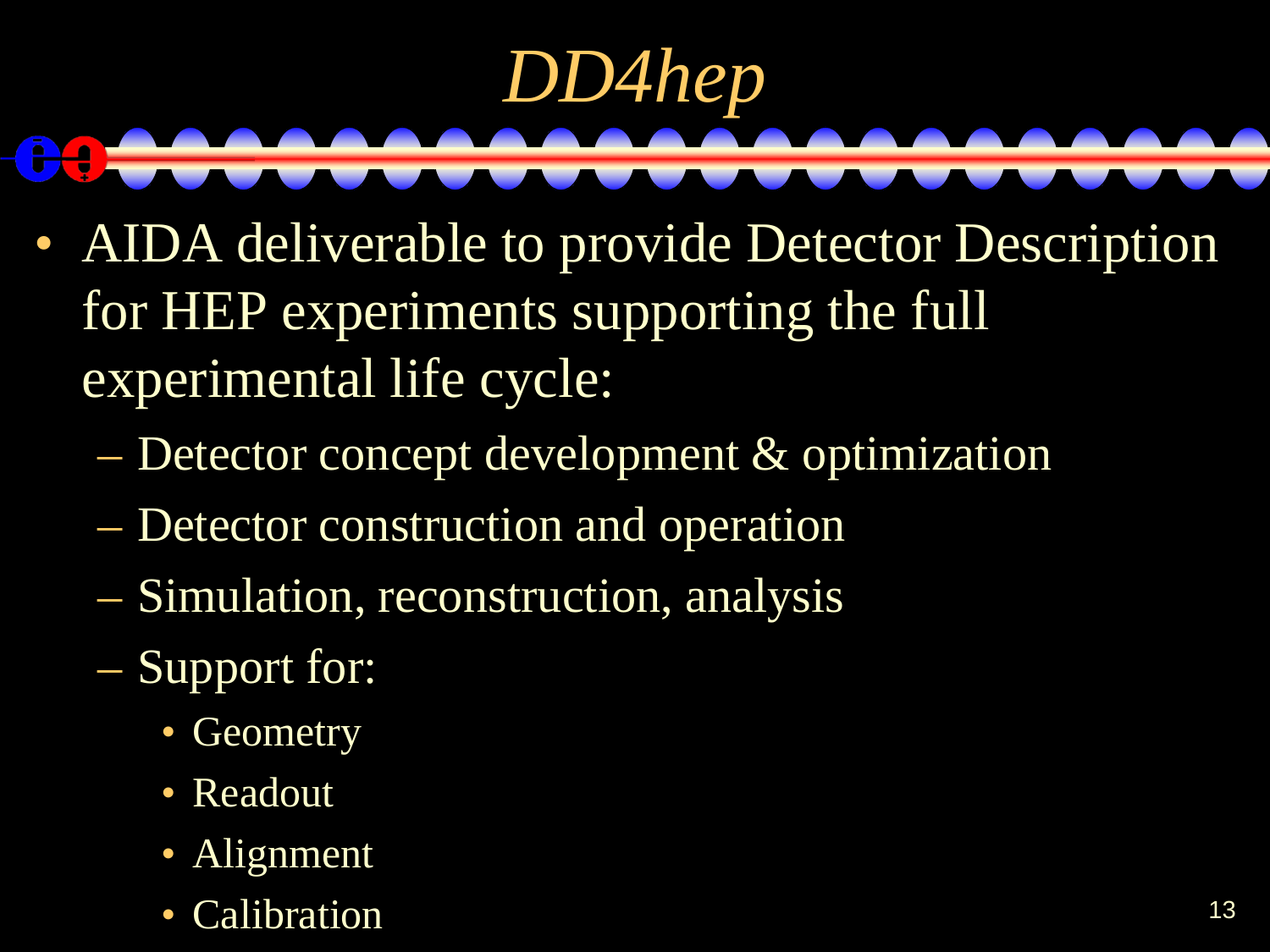# *DD4hep and slic*

- Instead of reinventing another Geant4 program, will use slic as the simulation program.
- Instead of reinventing a geometry manipulation & navigation program, will use root's TGeo class.
- Will remain decoupled from slic code base by producing lcdd file.
- Virtual segmentation classes (used e.g. for calorimeter readout) will be shared between simulation and C++ reconstruction.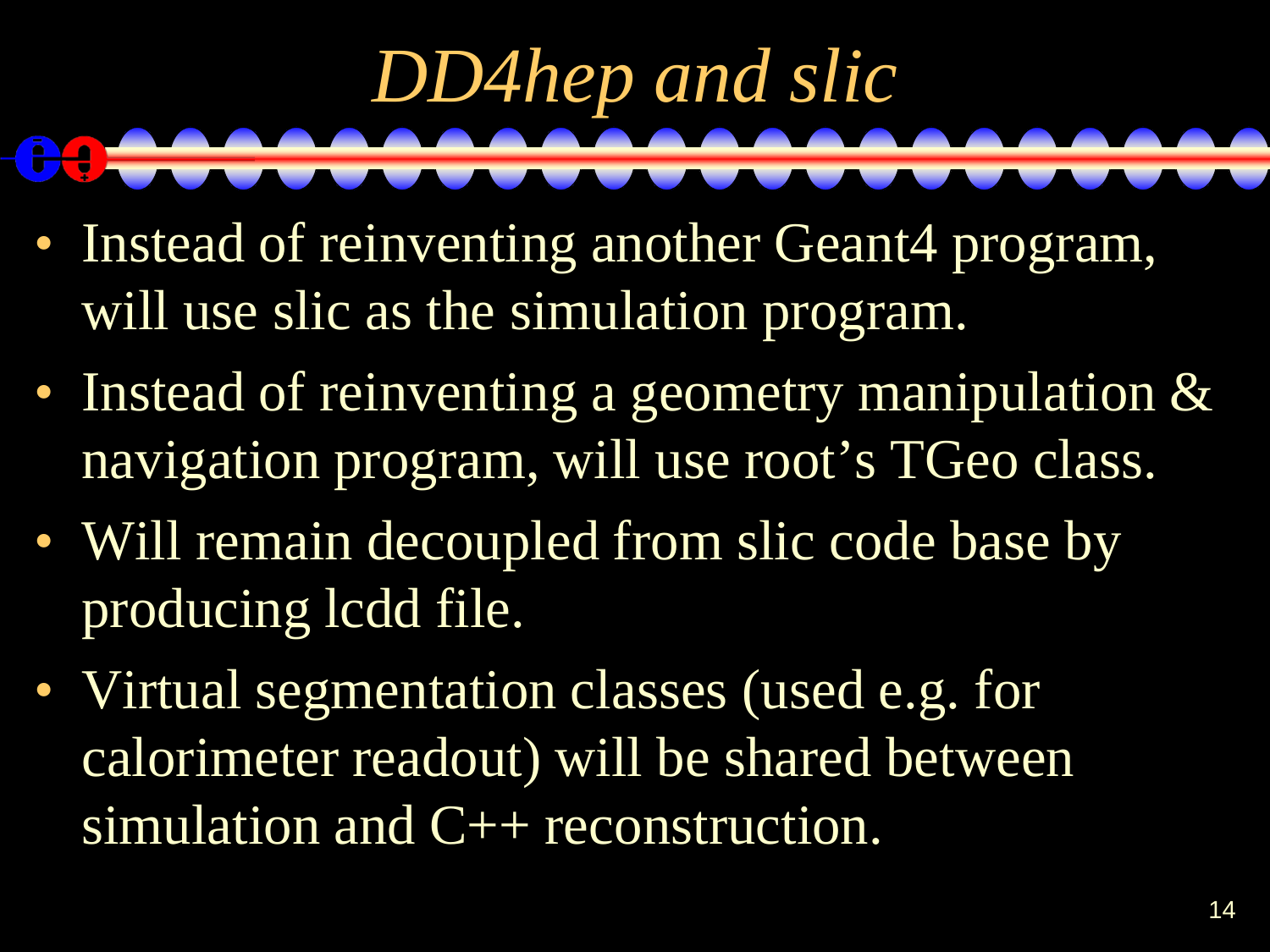

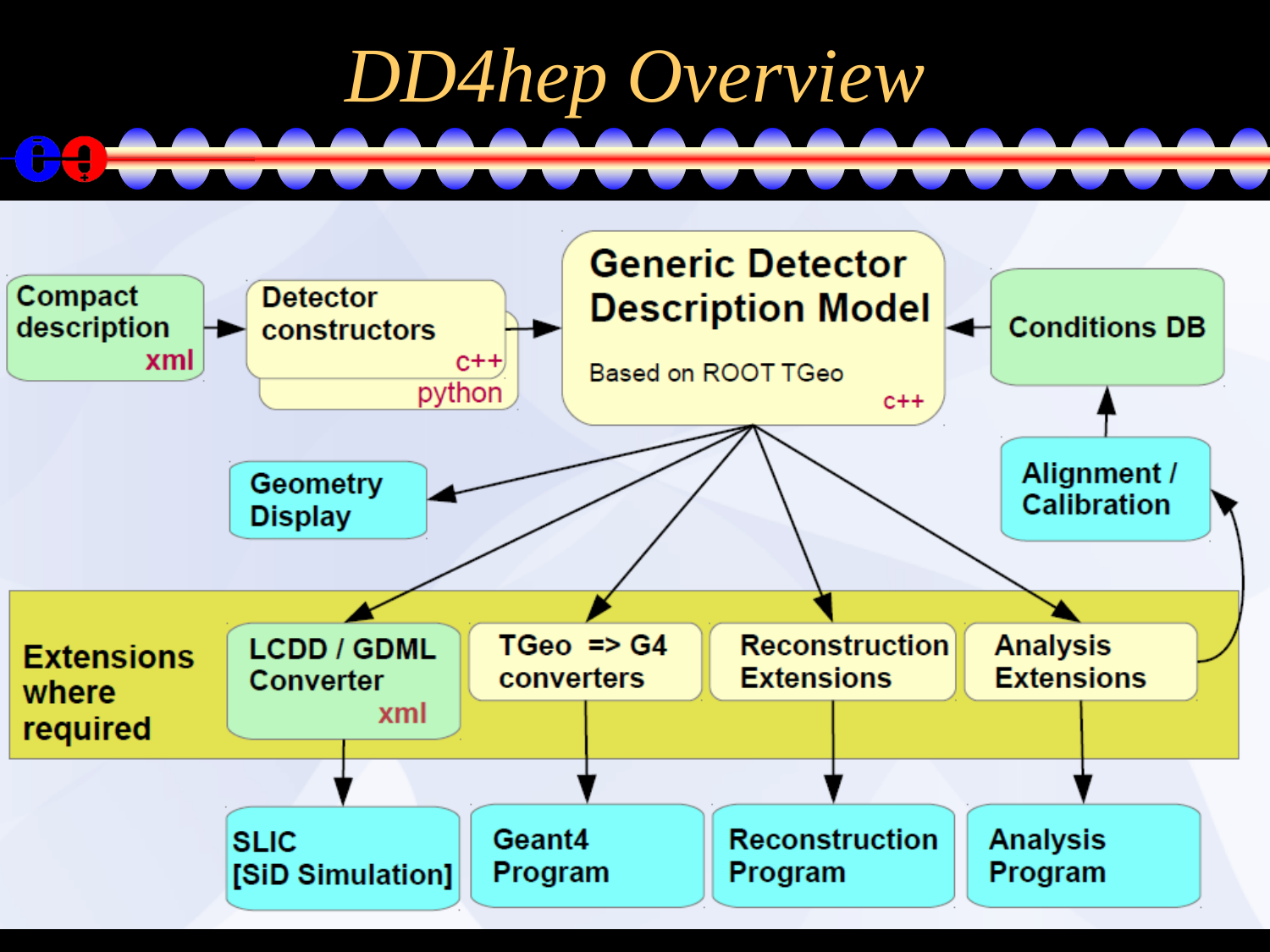## *"Virtual Segmentation"*

- Unrealistic to include all pixels in LC detectors as physical or logical elements in Geant4
- Unrealistic to store every step of every particle (especially secondaries in calorimeter showers)
- Use "virtual segmentation" to aggregate energy depositions in calorimeters.
	- Fixed number of different types
	- position to cell ID (used in simulation)
	- cell ID to position (used in reconstruction)
	- list of neighboring cell IDs (reconstruction) 16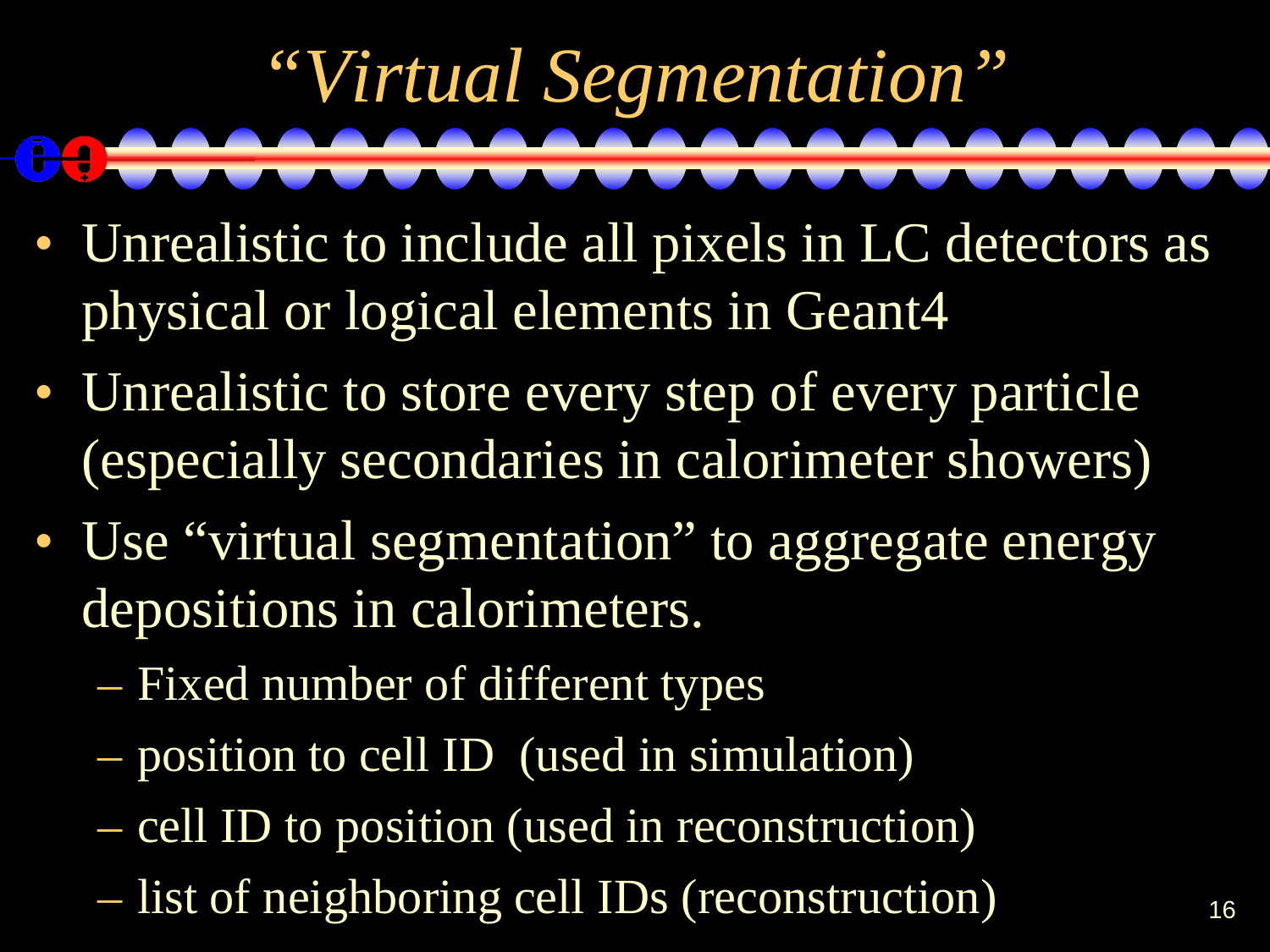#### *Virtual Segmentation*

- Working to provide package which provides implementations of basic types of segmentation.
- Want minimal coupling between simulation (Geant4) and reconstruction (root) environments.
- Refactoring of Geomconverter / lcdd packages.
- Ongoing work by Christian Grefe to explore calorimeter reconstruction and Frank Gaede to investigate track reconstruction using new API.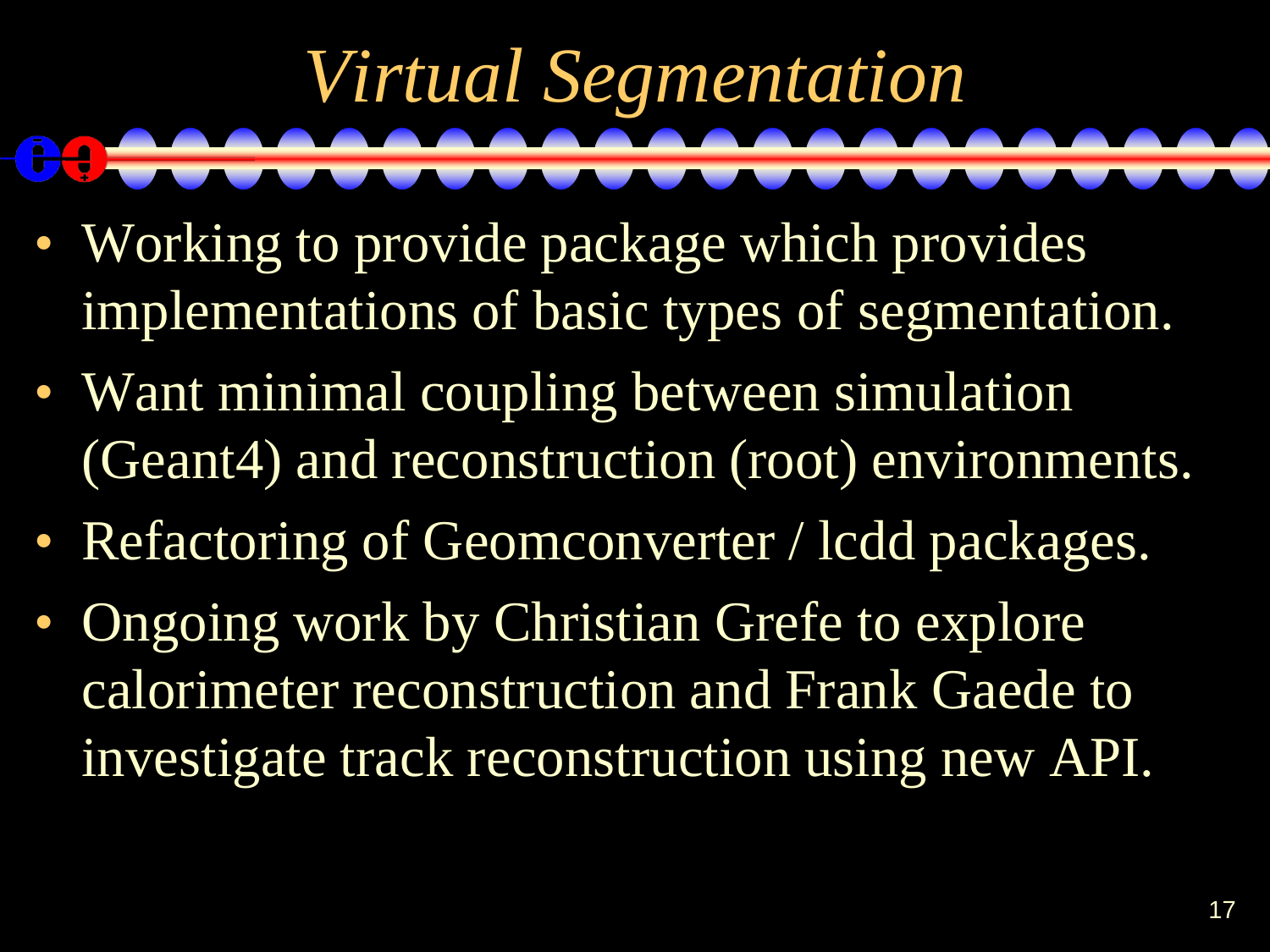## *DD4hep Status & Plans*

- Have developed simple prototypes:
	- ILD: VXD, SIT, TPC, AHcal
	- Calice test beam
	- CLICSiD
- Being used to study technical issues:
	- cellIDs, detector segmentations
	- sensitive detectors
	- interface to reconstruction
- Working meeting planned for December @ CERN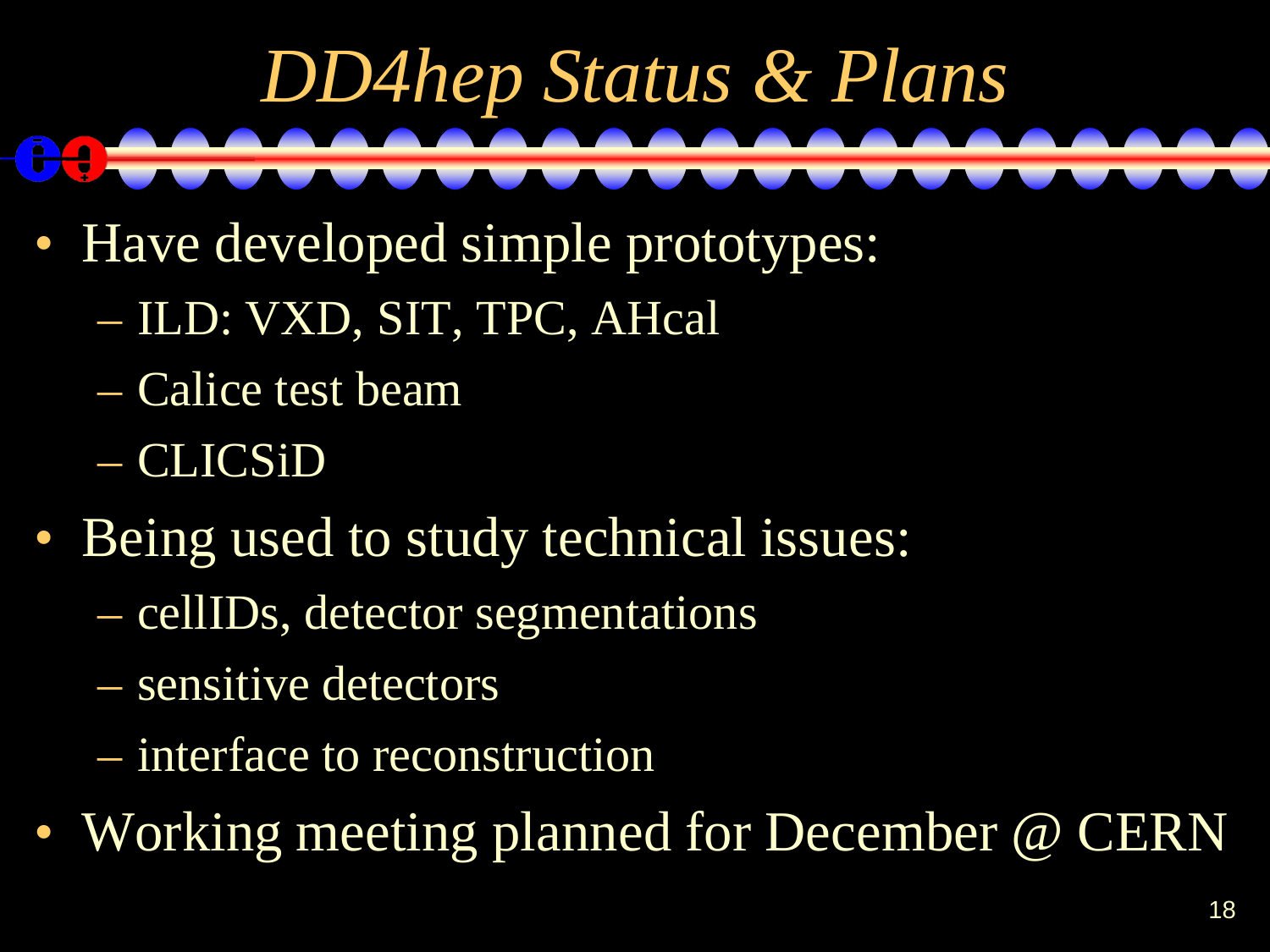#### *ILCSoft*  $\bullet$

- System to build and release software packages
- slic, XercesC, HepPDT, GDML, LCDD are now included
	- SimDist no longer being used
- DD4hep also included
- Number of additional packages added in latest release, e.g.
	- added python bindings to LCIO (C.Grefe)
	- partial reading of LCIO files